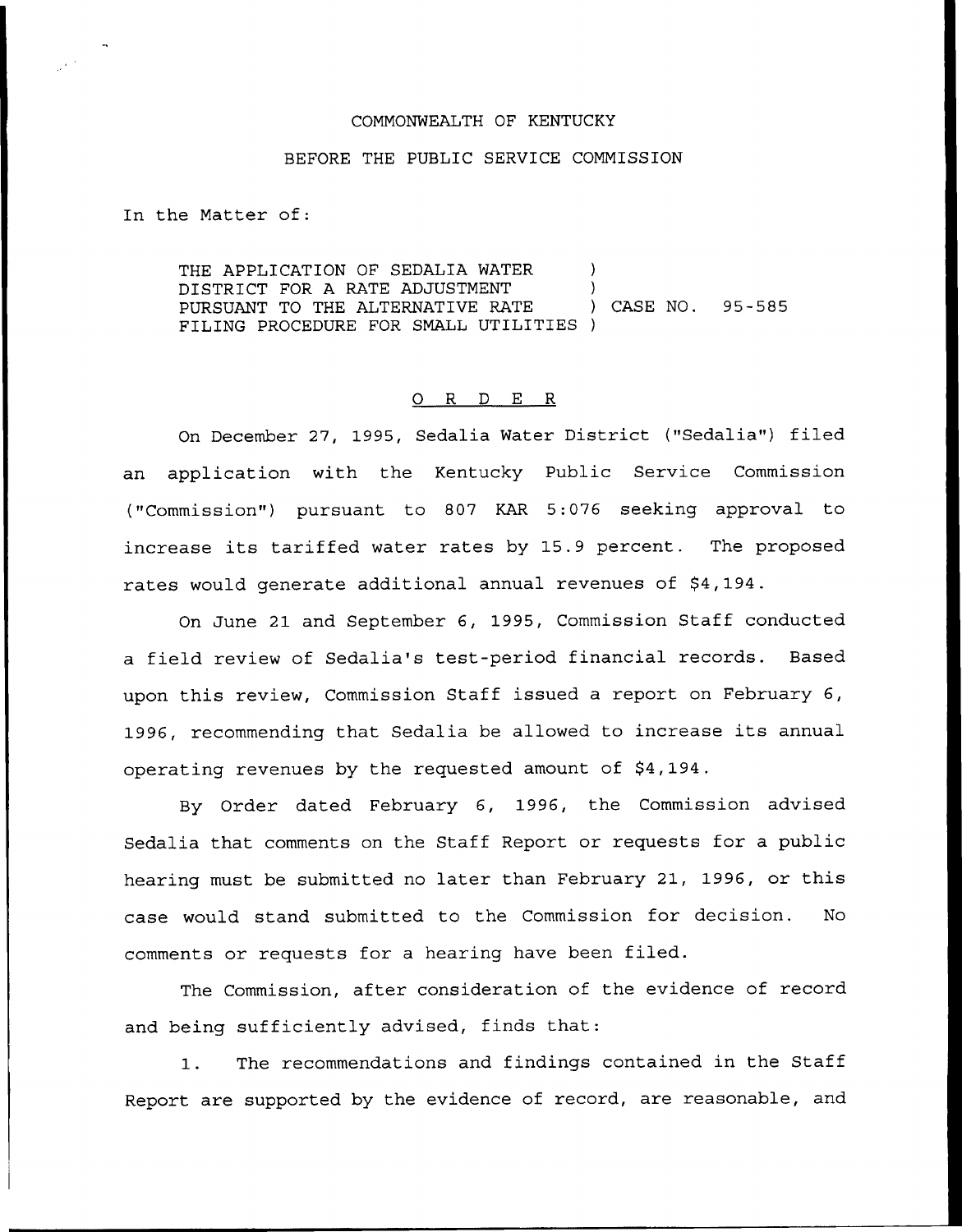are hereby adopted as the findings of the Commission in this proceeding and are incorporated by reference as if fully set out herein.

2. The rates in Appendix A, which is attached hereto and incorporated herein, are the fair, just, and reasonable rates for Sedalia and will produce gross annual water revenues of \$31,287. These rates will allow Sedalia sufficient revenues to meet its operating expenses.

IT IS THEREFORE ORDERED that:

1. The rates in Appendix <sup>A</sup> are approved for service rendered by Sedalia on and after the date of this Order.

2. Within 30 days of the date of this Order, Sedalia shall file with the Commission its revised tariff setting out the rates approved herein in conformance with 807 KAR 5:011.

Done at Frankfort, Kentucky, this14th day of Narch, 1996.

PUBLIC SERVICE COMMISSION

Vice Chairmá

Commissione

ATTEST:

Executive